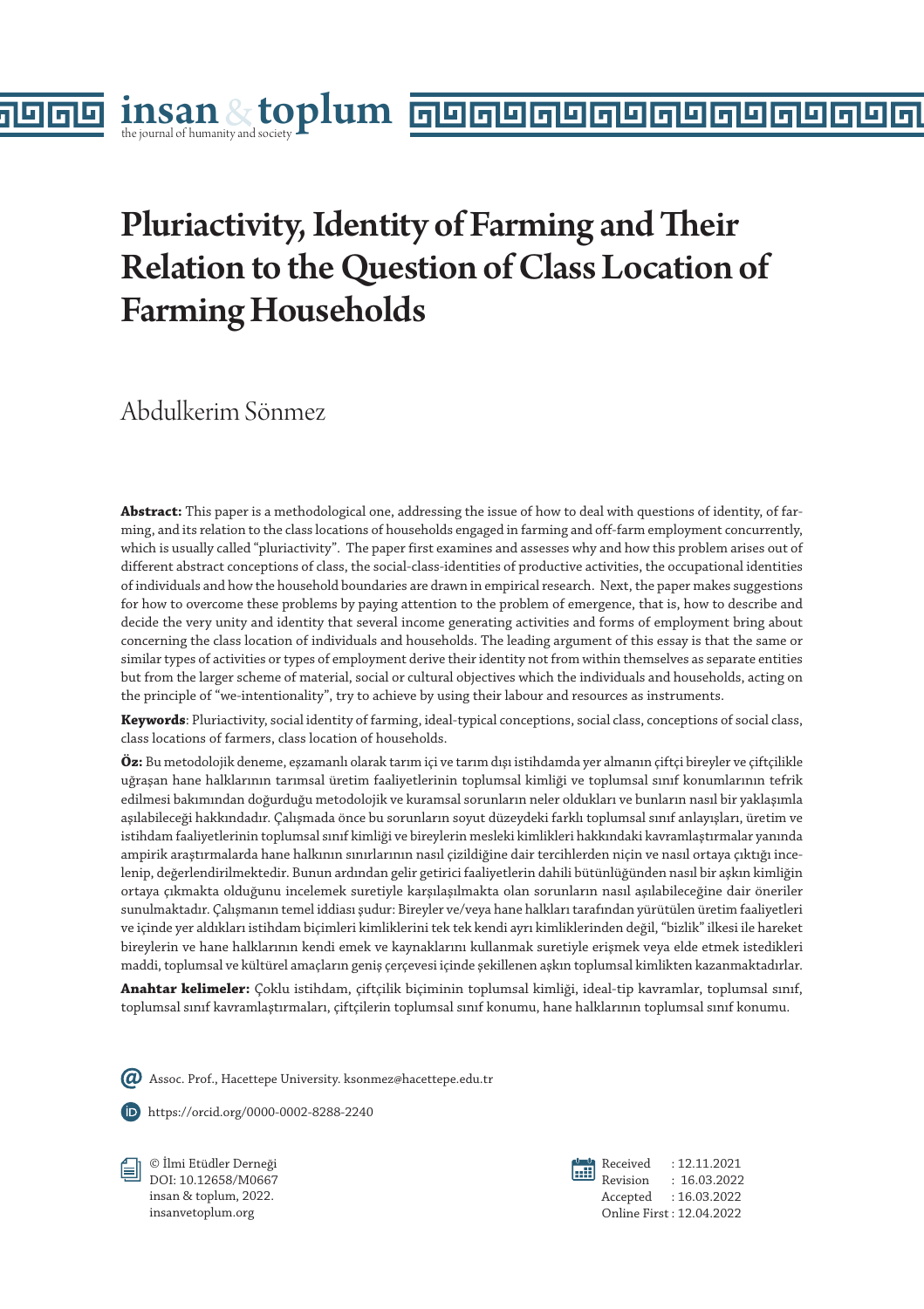#### Introduction

When engaged in empirical research, researchers very often find themselves in need of adjusting their conception of a given phenomenon in abstract and the very referents of this particular phenomenon in its concrete manifestations. This process is usually known as the *operationalization of a concept,* aiming at increasing its construct validity on the basis of which its measurement can be done with some degree of confidence and sound inferences can be made by using empirical data created out the research process. This process requires a perpetual re-examination of the very conception of the phenomenon in abstract and a coherent interpretation of the qualities and/or quantities that its referents are assumed to have when they are encountered in the empirical settings. The process is also a revealing one in many respects, including but not limited to: (i) that one can gain insights about how layered the conception of the phenomenon is in itself, (ii) that whether it is a subtype of a larger phenomenon differentiated from other subtypes by the degree, value or number of its component elements or (iii) that it is an entirely different one that can be understood not in terms of, say, the values of certain parameters or of the variables on the same scale, but in the qualitatively distinct organization of these elements in an emergent fashion.

In this regard, how to conceptualize the identity of farming and how to identify the social class location of the individuals and households engaged concurrently in farming and off-farm employment are two inter-related issues which researchers need to deal with in empirical studies on farming and farmers. These questions are usually dealt with by means of developing (in an inductive fashion) or adopting from already available literature (in a deductive fashion) "pure" or "ideal-typical" concepts as instruments in at least one of the following forms: (i) a heuristic device for exploration, (ii) an analytical criteria or a qualitative norm for analysis, (iii) a (theoretical) benchmark for making comparisons, (iv) a model for explanation, and (v) a framework for interpretation. For instance, ideal-typical conceptions of subsistence, the commercial family, capitalist and corporate farming, or alternatively peasant farming, simple commodity production, petty commodity production and capitalist production are usually employed to describe the social identity of farming and thus directly or indirectly of the social class location of families engaged in agricultural production as units of observation. Once the identity of farming is defined in such terms, the attention is turned in the next step into identifying their subtypes by classifying farms either by size (area of land farmed or owned) and/or by scale in gross/net income generated (such as large or big, medium and small-scale farming). However, the definitions of these concepts and what exactly they refer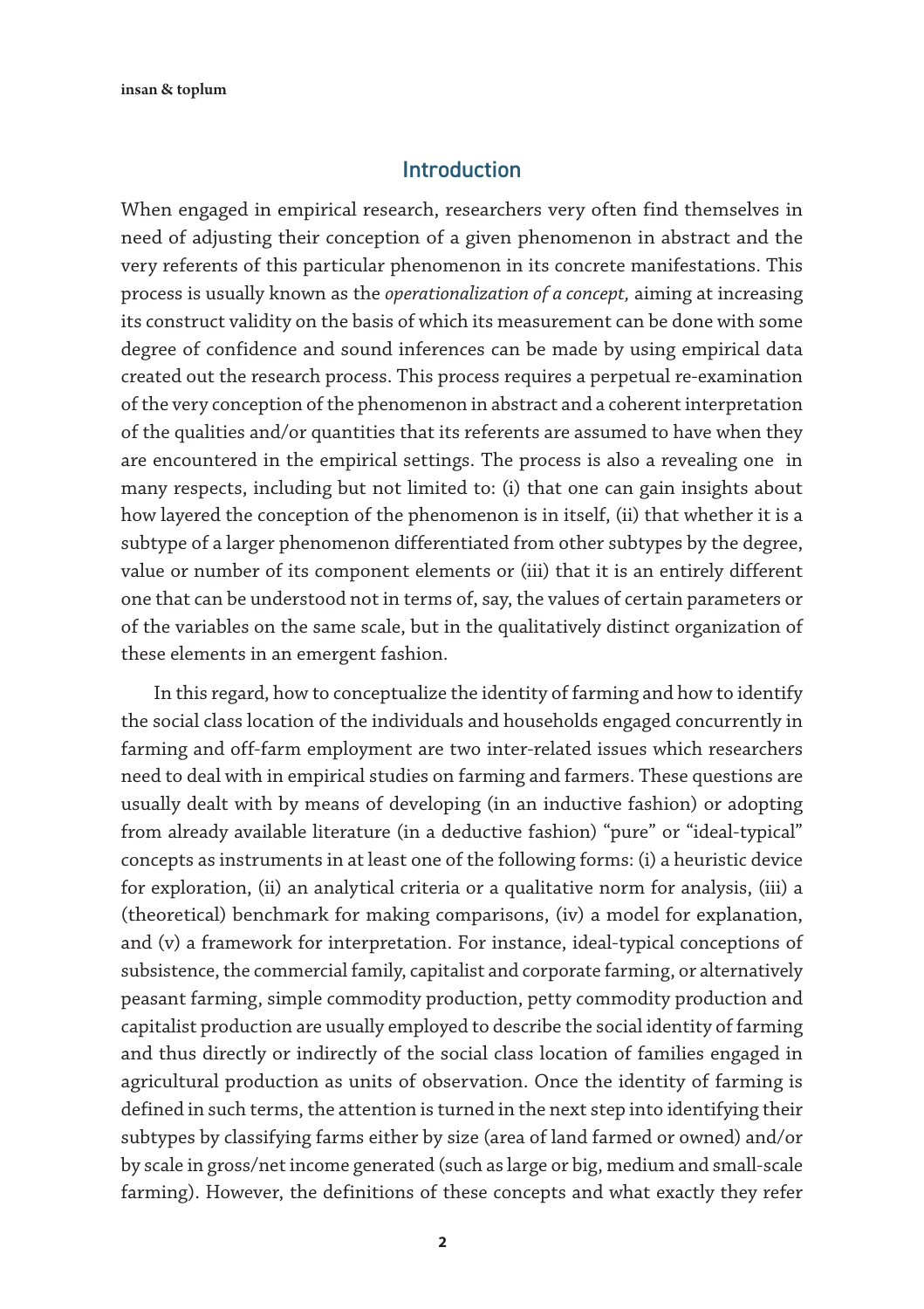to vary greatly, depending on policy purposes, historical and local circumstances, theoretical perspectives and the political inclinations of the researchers (Davidova & Thomson 2014, pp. 15-17; Darnhofer, et. al., 2013, pp. 11-18; Bernstein, 2010, pp. 2-8; von der Ploeg, 2013, ch. 1, Niska, et. al. 2012; Woodhouse, 2010).

On the other hand, for both policy makers and scientists, the current state and future of various forms of farming, especially of "peasant" and "family" farms, are two major topics of concerns ranging from debates on sustainable agriculture to food safety, greenhouse gas emissions and climate change; from farmers' decisions for farm exit to problems of labour supply, from social and economic development to income distribution, and from social conflict to social change. A growing body of literature, as examined by Suess-Reyes and Fuetsch (2016, p. 117), indicates that "decreasing income and severe pressure to respond to rapidly changing economic, social, political, technological and natural environments compel farming families to engage in new, sophisticated business strategies to ensure the generation of family income and the transgenerational continuity of the family farm". In general, these strategies rest on increasing the net earnings of households by diversifying agricultural production, which is often called "farm gate pluriactivity", and/or generating income from off-farm employment, which is often called "beyond farm gate pluriactivity" or multiple job holding (Loughrey, et. al., 2013, p.1; Weltin, et. al., 2017, p. 172). But in their details the strategies employed by families may rather be more complicated, as examined by Oostindie (2018, p. 261) in a sample of Dutch family farms, and Lobley and Potter (2004, p. 502) in the case of farms in England. Furthermore, the generation of and increasing dependency on income from off-farm sources and employment now seems to have trespassed a symbolic and even a qualitative threshold in many countries which forces one to question whether the identity of farming and the social class positions of the farmers and farming households should be considered in new terms. For instance, Weltin, et. al.'s findings from their survey of 2154 farming households from 8 different EU countries in 2009 (2017, p. 174) indicate that for 32% of farming households, income from farming constitutes less than 50% of their income. In Turkey, according to the Household Budget Survey (Hanehalkı Bütçe Araştırması) data, the percent of farming households in which income from agriculture constitute less than 50% of their disposable annual total income has risen from 27,8% in 1994 to 64,9% in 2017.<sup>1</sup>

<sup>1</sup> Calculated by the author. The author has been granted permission to access to these data by TUIK via an official document dated 04.07.2019, document number: 27964695-622.03-E.15933.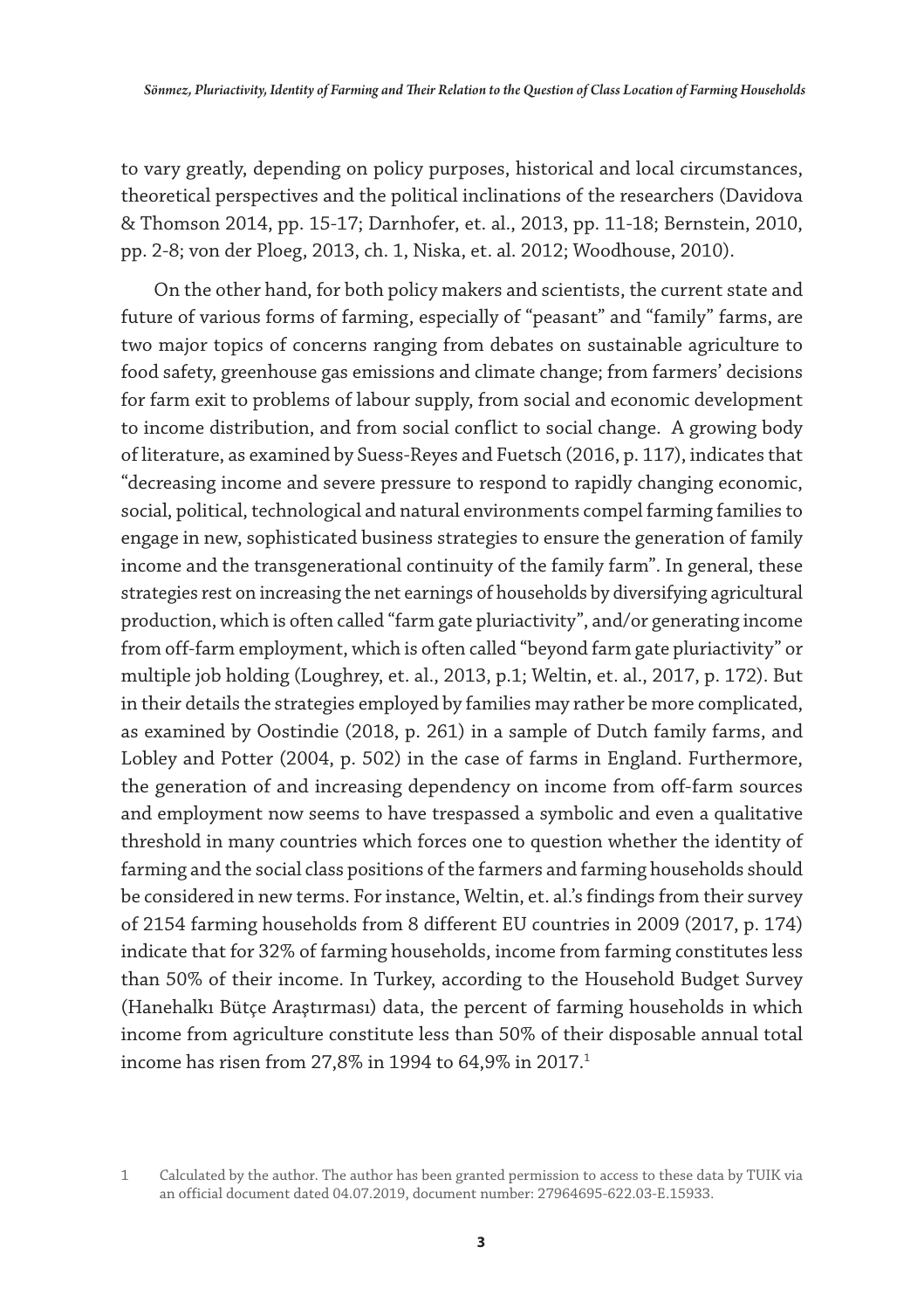Given these significant changes in the world of farming, the main question this paper is concerned with is that, if the diversification of sources of income and off-farm employment are the main instruments for the survival or "resilience" (Ashkenazy, et. al., 2018) especially of peasant or small farms, what implications has this diversification for the identity of farming and of the class location of the farmer and his/her household? This paper contends that how to answer this question depends on how the researchers deal with the following four central issues when designing and conducting their research in an empirical settings: (1) the problem of the identity of productive activities carried out within the broad field of agriculture, (2) occupational identity of the individuals and of the households, (3) the problem of household boundaries and (4) the problem of emergence, that is how to describe and decide the very unity and identity that these several income generating activities bring about concerning the class location of individuals and households.

The following presents a brief examination of what these problems are, how and why they emerge from different conceptions of class and of other key phenomena as well as the methodology and technical aspects of research process, and discusses how they can be overcome in the conclusion section.

#### The Question of Social Class

Social class is a multi-layered and multi-dimensional concept referring in current literature to at least two distinct phenomena: (i) a taxonomic group of individuals who share common attributes and therefore a common location with its associated positive and negative privileges in a system of 'socially structured and reproduced material and symbolic inequalities' prevailing in a given society, (ii) a group of individuals who identify or imagine themselves as a distinct group by reference to their location in a given structure of social inequality and act on the principle of what Giovagnoli (2021, p. 1) calls "we-intentionality" in managing their lives and their relations with other people. As such, the former conception of class can be employed with some ease in empirical research acting on the principle of, for instance, methodological individualism and thus can look for qualities or attributes at an individual level. The second conception of class would require, however, for one to specify the very attributes and referents by means of which it should be identified and/or is identified by the individuals themselves, as well as deciding if the amount or degree of these attributes reach a level or go over a threshold which qualify them to be counted as relevant.

How to bridge the gap between these two conceptions of class in abstract as well as in empirical research has been one of the central issues of debates on class. Marx's definitions of the "class-in-itself" and the "class-for-itself" is an example and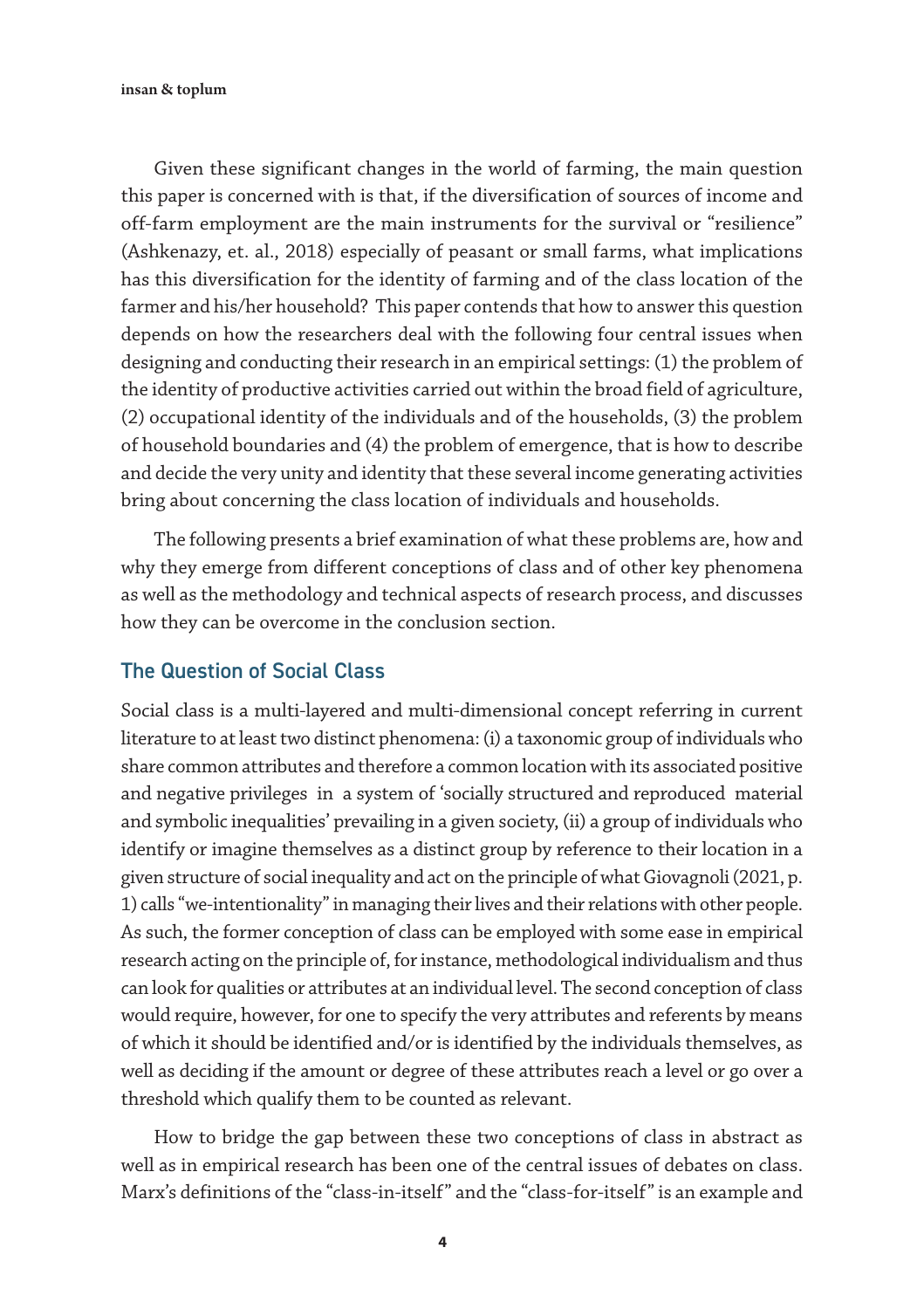this issue continues to be the case in contemporary debates on macro- or microclasses (see for instance Grusky, 2005) and class boundaries especially by reference to forms of capital (Bourdieu, 1984), of consumption and life-styles (Pakulsky, 2005; Karademir-Hazır, 2014, 2016). Furthermore, in whichever form it is conceived, the researcher needs to deal not only with the presence or absence but also the amount, degree or type of the attributes in all of the individuals or groups of individuals in a given society and thus decide whether class is a concept applicable only to certain individuals or all of the individuals attached to the same system of structured inequalities in ways other than what a certain conception assumes to be the case. It is primarily due to problems of conceptualization and operationalization at this very basic level that we now have the untenable concept of, for instance, "underclass" as a distinct taxonomic group of people falling outside most conceptions of class but within the boundaries of society and its system of structured inequalities (cf. Bilton, et.al., 2002, p. 120).

There are on the whole two main approaches adopted by scholars to deal with class in abstract*-* that is, as a conceptual/theoretical question. One is to start from the root cause or causes which are held to be responsible for the production and reproduction of distinct economic-material, social and symbolic outcomes. The construct validity of these types of abstract conceptions is usually judged by their success in their capacity to predict or explain the outcomes in the form of socially recognized differences of advantage and disadvantage, as well as patterns of behaviour among individuals and/or groups. In very broad terms these types of approaches share a common assumption that it is the system of production and the ways in which individuals are attached to this system that mark or define the boundaries of their class location and the material basis of their interests, their class identity and the reasons for their distinctly different ways of life. Individuals' relations with the system of production may be assumed to rest on, for example, the relations of production, the social or technical division of labour, what individuals bring to the market for exchange (or their market situation) or where they stand in relations of exchange etc. Many classical and contemporary scholars and traditions of sociological thought, including Marx (1998, pp. 41-42; 2001, p. 9), Weber (1996, pp. 268-289; 1964, pp. 424-429), Durkheim, and many contemporary scholars inspired by their work including Wright (2001, 2005a, 2005b), Goldthorpe (1987), Bourdieu (1984), Breen (2005), Grusky and Galescu (2005), Savage et. al*.,* (2015), Grusky and Sorensen (2001), Sorensen (2005), and Weininger (2005) take this kind of approach to class.

There are however some other scholars who proceed, in a sense, in the opposite direction, and try to construct their conception of class and class locations on the basis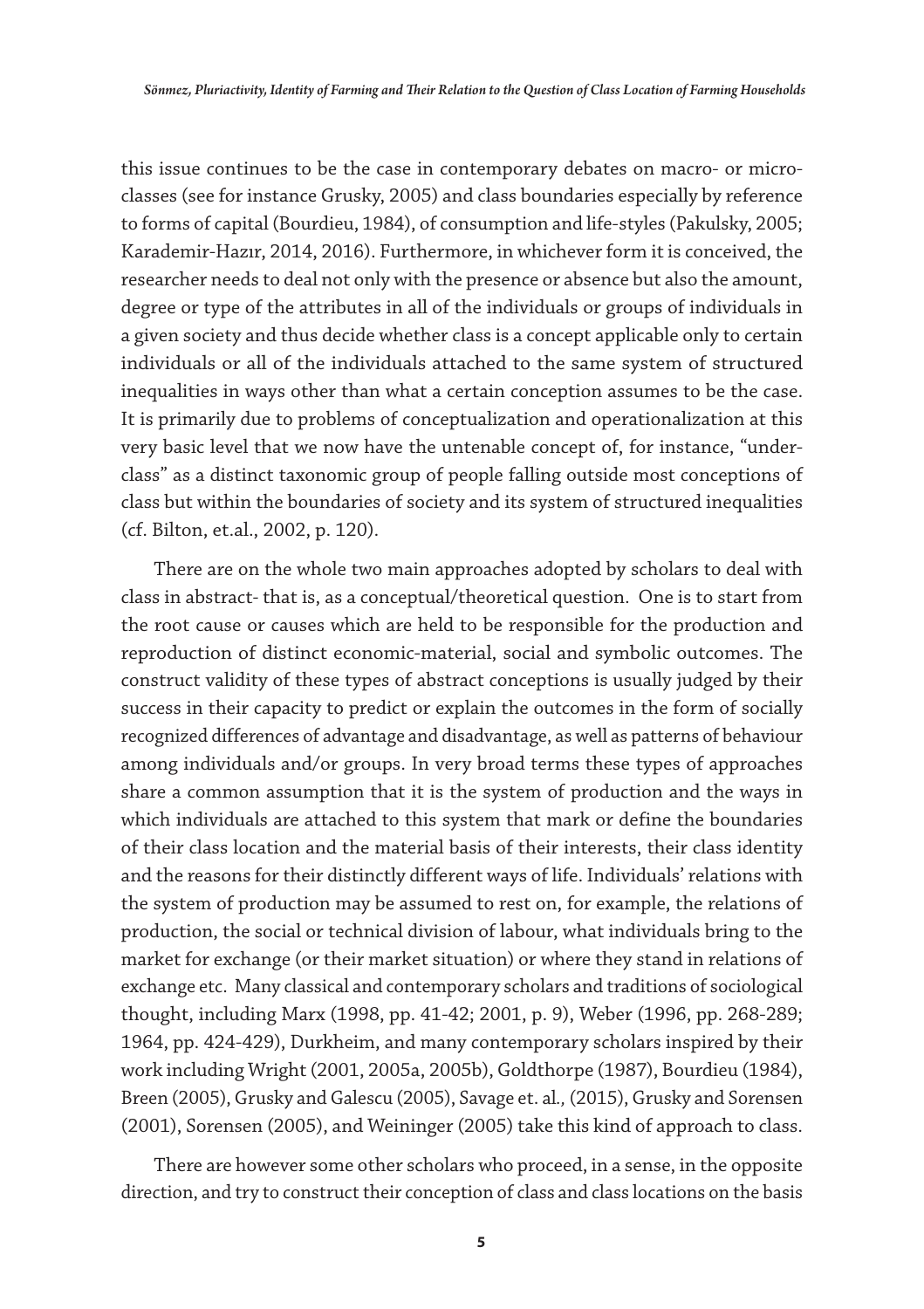of quantitatively and/or qualitatively distinct outcomes and or attributes expressed in the amount of income, wealth, education level and/or patterns of consumption and lifestyles, etc. as distinct locations in the stratification system (see Gottschalk, 2001; Grusky, 2001b; Pakulski, 2005; Kalaycıoğlu, et. al., 2010; Karademir-Hazır, 2014, 2016; Sunar, et.: al., 2016). It can be said that this kind of approach treats the question of class as a matter of what one owns, how one behaves and/or what one has achieved rather than how and why one comes to own, behave or has achieved to hold a particular location.

In one of the classic examples, Marx (1998, pp. 41-42), identifies, in "pure forms", as he says, three major classes of contemporary capitalist society in terms of ownership and then asks the famous question: "What makes wage-labourers, capitalists and landlords constitute the three great social classes?", and his answer is that it is 'the source of their income'. And yet he does not seem to be fully satisfied with his own answer as this would necessarily require the recognition, as he indeed does, of the existence of a long list of other social classes with different sources of income and that are located next to or in between these three identified classes. A contemporary neo-Marxist, Wright (2005b, p. 180) asks the same question in the reverse order: "If "class" is the answer, what is the question?" He then lists six main questions, related to distributional location, subjective location, life chances, antagonistic conflicts, historical variation, and emancipation. Grusky's (2001a) anthology is a good indicator that no answer has yet been credited as the one which provides the most common referents of the concept. On the contrary, social class as a concept continues to be one of the topics of classical sociological disputes (see Anderson, et. al., 1987, pp. 1-2; Martin, 1987) and what it is and how it is defined and operationalized depends on several things including what one is going to do with a particular conception of class, as stated also by Wright (2005, p. 180) himself and many others (see Marshall, 1997, pp. 1-30; Hamilton & Hirszowicz, 1993, pp. 1-28). These kinds of approaches to class have an inherent tendency to look for the kind of qualities or attributes which are mostly society or culture specific, or temporal and require researchers to identify the cultural or social equivalents of attributes or behaviours which are considered to be the qualities locating individuals and groups in a system of inequalities. For instance, ownership of a particular type of house (detached, semi-detached or apartment, etc.) or the type of flooring in the residential unit refer to or represent an important component of one's class location usually in a very temporal fashion or may be society specific.

These examples indicate that different approaches to and different conceptions of social class lead researchers to look for different things in different corners of social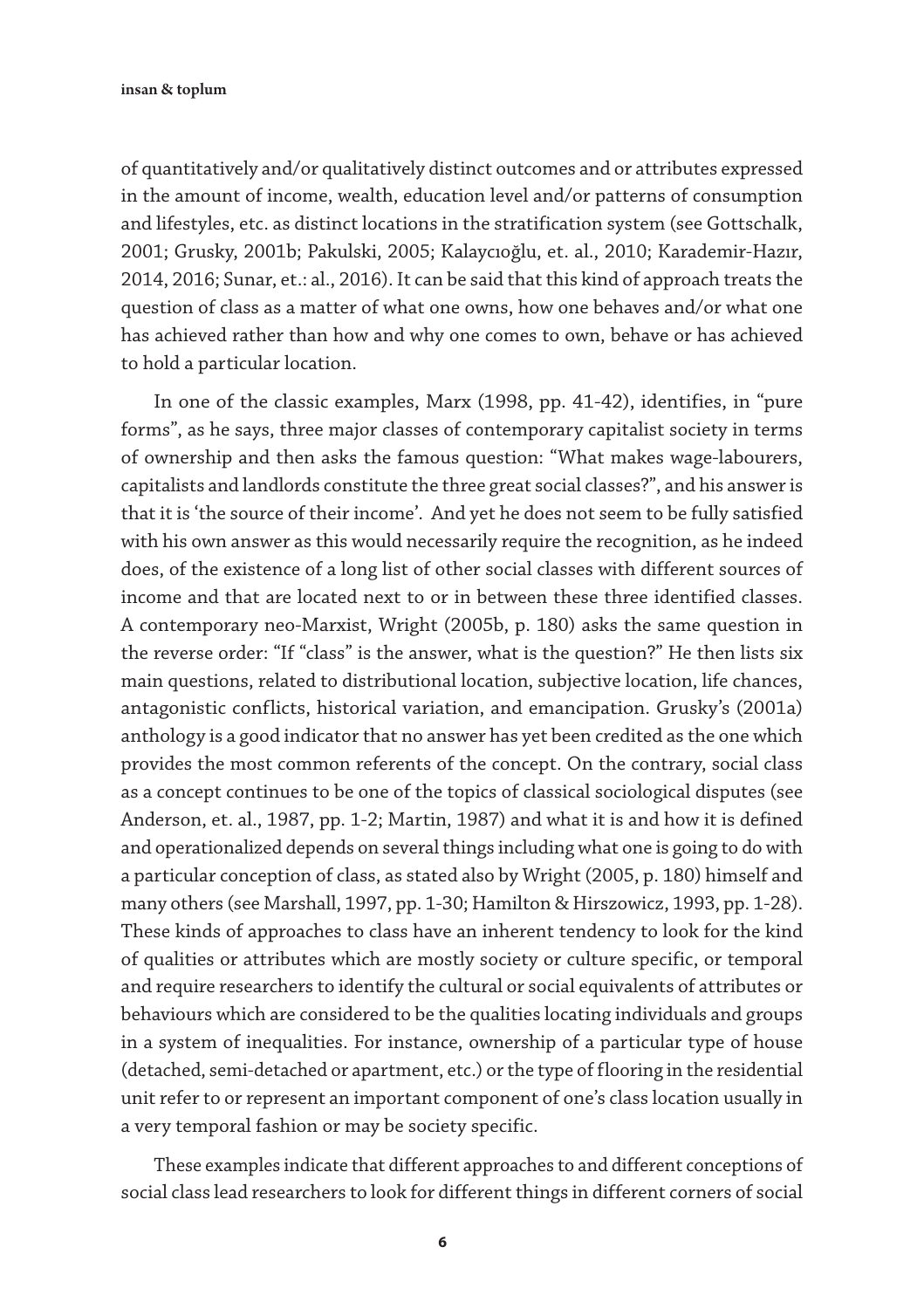life and/or different manifestations of the same things in the same corners. However, the diversification of sources of income through engagement of individuals and households in more than one particular occupation or economic activity complicates the conceptions of class in general and particularly among farmers in several ways and poses several problems for allocating farmers to a class location. The following presents a brief examination of what these problems are in their actual forms, and how and why they emerge before proceeding in the conclusion section to a discussion of how they can be overcome.

# The Problem of the Identity of Productive Activities

In order to strengthen their capacity to cope with price fluctuations in the market and also to increase the amount of their household income, farmers often change their existing crop patterns or get involved in new, additional activities (such as apiculture, animal farming, poultry farming, fishing, fish farming, and even food processing). Several structural factors including the size and type of their farms as well as of other resources at their disposal act as important factors enabling or constraining their capacity to diversify their sources of income. For instance, as mentioned also by Darnhofer, et. al., (2016, p. 114), annual crops including vegetable varieties can easily be changed from one year to the next, but the changing of fruit trees may need a time span of 10 years and a dairy farm may need an even longer one. Since all these activities remain agricultural, under this type of diversification a household may be considered a pure farming household and the farm run by it as a family farm, as long as it is also the chief or sole owner of the means of production and the sole or the main source of farm labour. However, even if the household remains a pure farming household it does not follow that the social and economic identity of its farming remains the same. On the contrary, the kind of farming it does may be called subsistence, commercial, capitalist, hobby or with any other name depending on what it does with the outcomes of its activities: feeding itself, gifting it to neighbours, spending the accumulated sources and income on communal ceremonies (as done in some agrarian societies), or using them as capital to further develop an already existing capitalist enterprise. Furthermore, modern farming is almost unthinkable without the adoption of new farming technology and this technology may significantly alter the level of the need for keeping all of the domestic workforce on the farm and as well as the level of dependency on wage labour. For instance, equipped with modern, efficient farming machinery, a household of two adults may run hundreds of acres of wheat farm without employing any wage labour. A small labour-intensive farm, on the other, may require very large amounts of wage labour input, the rate of which may exceed that of household labour. When a relational concept of class is adopted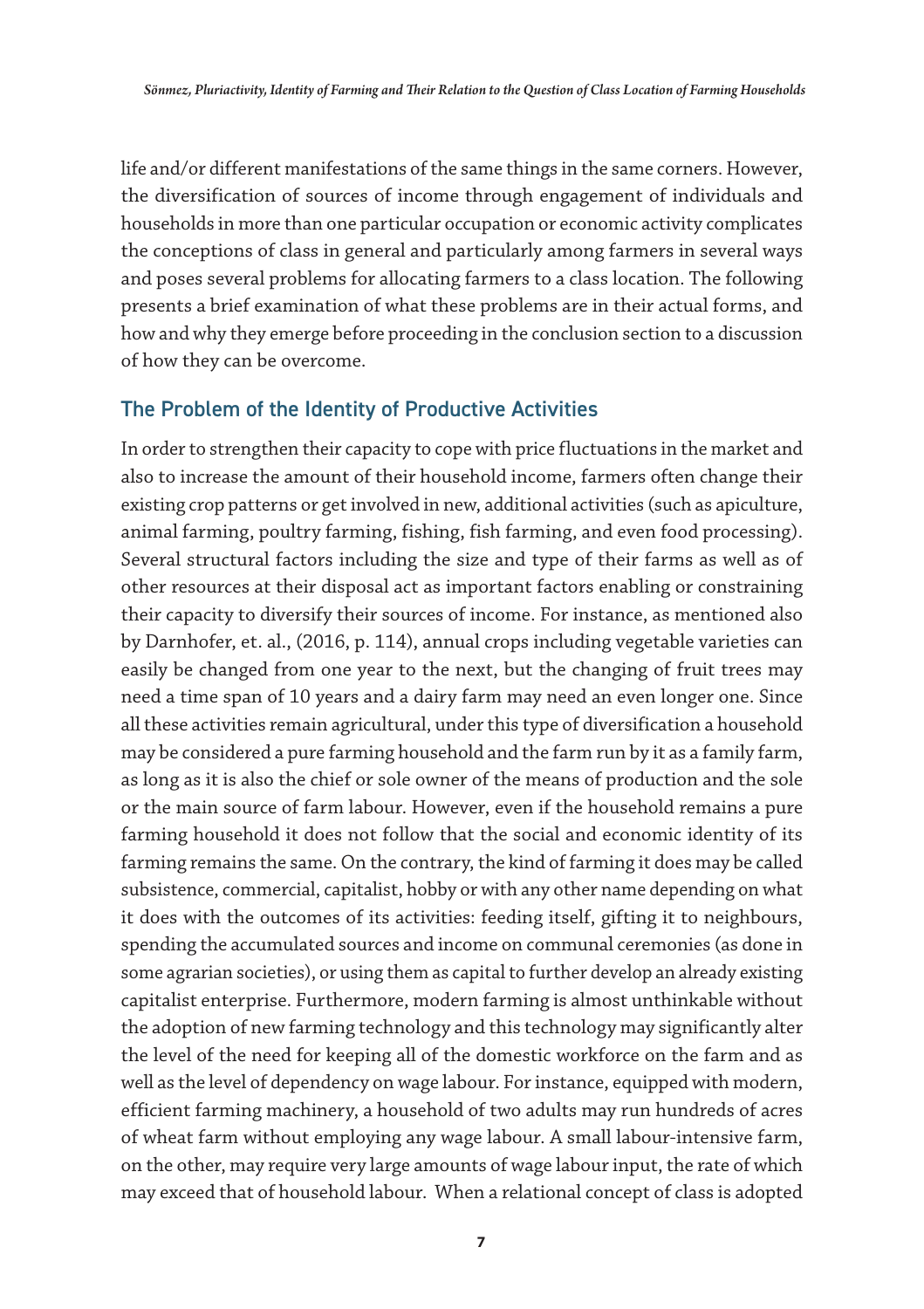by reference to relations of production, as done in the Marxist approach, different ratios of dependence on wage labour are taken as proxies for the identification of class identity of farming unit (such as semi- or full capitalist farm) without there being any change in the size and scale of farming. This logically requires classification of the first type of farming as simple commodity production, since it exploits no or very little wage labour, and the second as a capitalist one. How to decide about the social class identity of faming households on this basis has been one of the central topics of dispute between Marxist and Chayanovian approaches dealing with the nature of capitalist development in agriculture, and it still continues to be an important one as exemplified by theoretical manifestos published by Bernstein (2010) and von der Ploeg (2013, 2017). However, one does not need to be a capitalist in order to get all of one's farm work done by wage labour. On the contrary, many peasant and family farmers need wage labour in order to get farm work done on time and to engage in any other kind of gainful activity they may need to do. As a result, not only large capitalist farms but many small labour-intensive farms are now usually run by their owners by means of employing seasonal wage labour at least for the performance of critical and the most demanding tasks. In many cases of seasonal wage workers, they are also farm owners and are not necessarily poorer than their employers. Therefore, availability and employment of wage labour is an indispensable component of modern family farming especially in the production of labour-intensive crops, and this seems to have become also a structural imperative under the conditions of declining average household size and the aging of the farmers.

# Occupational Identity of the Individuals and of the Households

Very often, the diversification of sources of income involves (with or without diversification in agriculture) off-farm employment, and this may assume several forms. One form is self-employment in trades, crafts, arts, transportation and services as a whole unit. This form is not unique to modern times. On the contrary, involvement in crafts (including weaving, carpentry, pottery, etc.) has always been an integral part of peasant production and of their survival in the past, and it still continues to be the case today among farmers. This form of diversification may not change the class location of the members and of the household as a unit, but it may change the identity of the occupational activity on which its class location is considered to be resting. As a result, a farming household may still occupy, let's say, a petty bourgeoisie position in the class order simply because of owning means of production and by being directly involved in a production process, but the core component of its occupational identity may not be farming. Instead, it may be more appropriate to consider and call it a trading household or something else by reference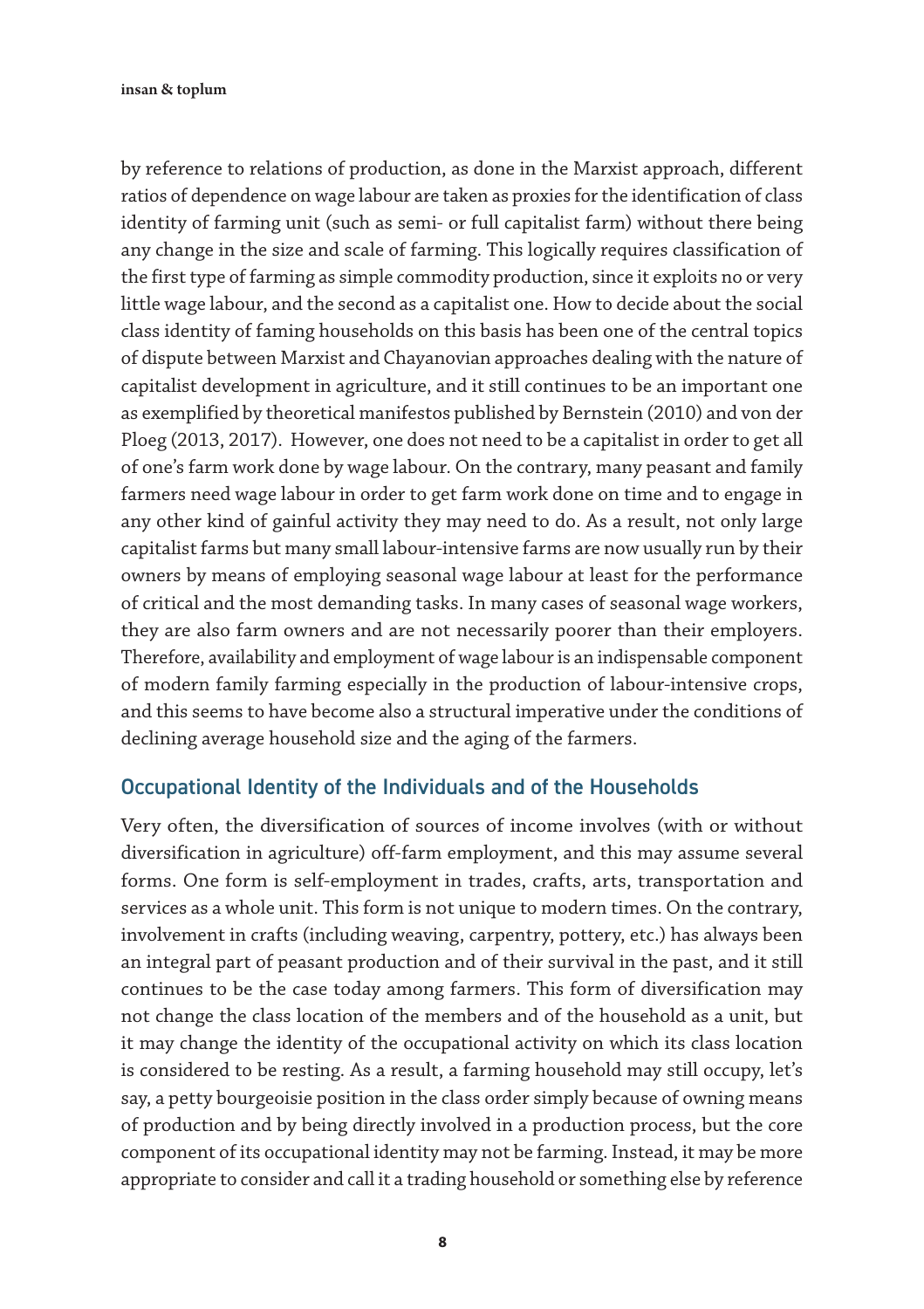to the identity of the key activity and how central this activity is to its economic and social wellbeing. However, if diversification takes place in activities or in areas where members are no longer self-employed this may lead to a qualitative change not in the occupational but in the social class identity of the members and of the household as well.

In the current literature on social class, the problems posed by this second type of diversification is dealt with by giving priority (i) either to the activity (and hence the occupational or social class location it represents) from which the highest amount of income is earned at individual or household level, or (ii) to the class location of the head of the household (which means giving priority to the authority structure of the household). This type of reasoning may prove practical in large surveys but it suffers from the problems of taking a snap-shot approach to the issue of class. For instance, at any given moment a particular activity may be the one from which a household earns the greater amount of its total income but this does not mean that that particular activity is the most stable and reliable source of income for the household nor that it is the basis of its self-perception and reproduction. As indicated by Sönmez (1993) and Sevgili (2022), farmers in Turkey often make a distinction between the activity or job from which they earn the greater part of their income and the one which is stable and reliable for them. This distinction is made on the basis of their practical consciousness resting on their longer-term observations about the ups and downs of their survival. This is because even when households are continuously and concurrently involved in farming and off-farm activities, their assessment often considers which particular activity (and thus the occupational identity accompanying it) has been the most stable and reliable causal component of their livelihoods and has taken them through moments or periods of crises in the labour or commodity markets. This type of assessment does not necessarily require us to adopt a selfplacement approach to class though; in fact, it would be the best approach to take in studies dealing with village or community systems of social stratification. But it should alert us to include in our conception of class an important component that exists in its social nature, that is length and nature of duration in a given location. This dimension of class has been recognized by Bourdieu (1984, p. 114) as well as by Mills, who thinks that classes should be considered as groups of people in which "individuals could potentially spend the whole of their lives" (Mills, 2014, p. 443). Furthermore, given the growing precariousness of labour markets even for the very secure professions of the past, the significance of farmers' practical consciousness cannot easily be dismissed by claiming it to be "subjective".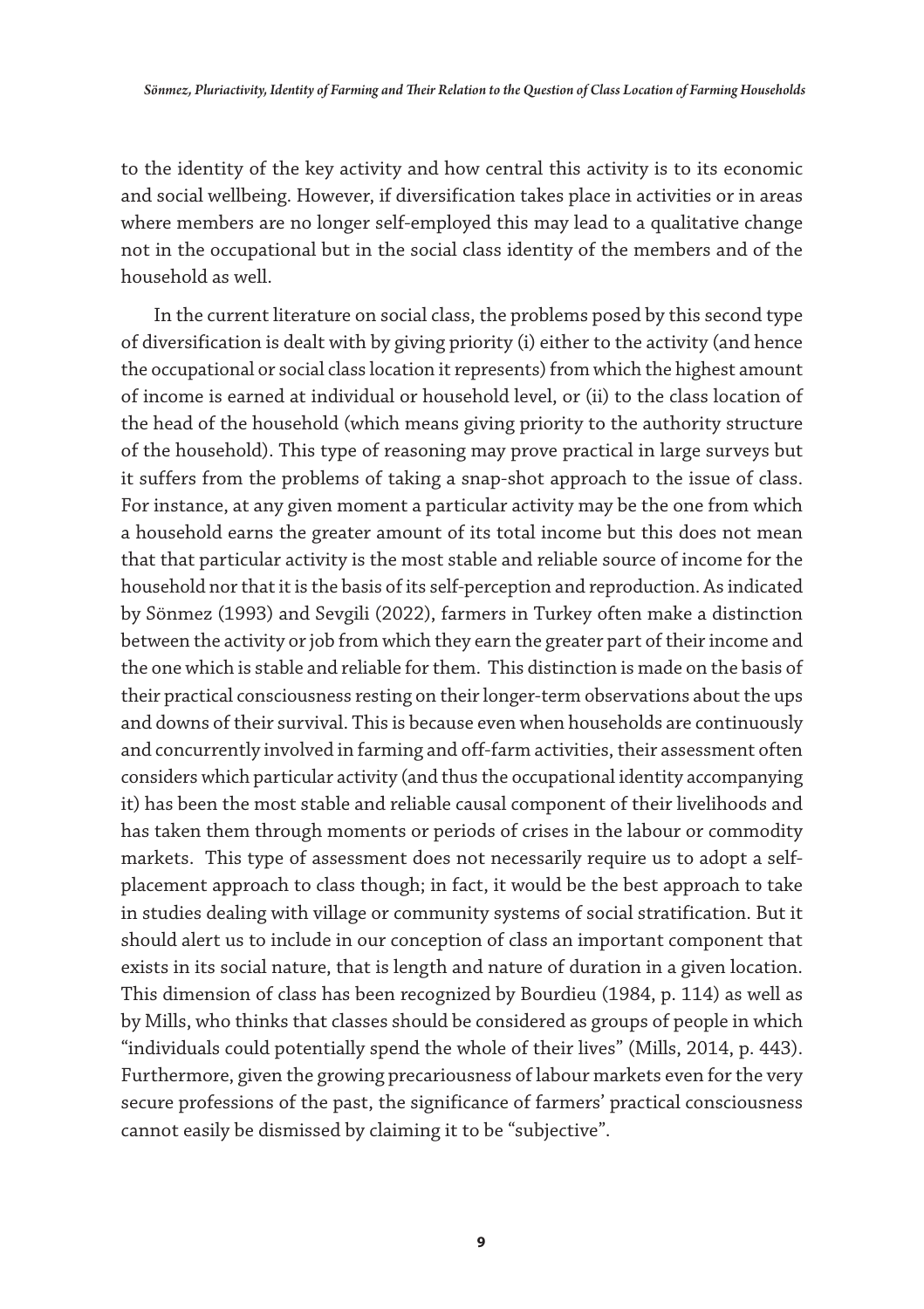#### The Problem of Household Boundaries

How to draw the boundaries of households in a given empirical inquiry, especially in large surveys, is a theoretical problem as well as a practical one (see Sönmez, 1998). The underlying assumption in most research on class and social mobility is that a household is a resource-pooling and -sharing social unit. In practice it refers mostly to individuals attached to each other by ties of kinship (blood and marriage) and living under the same roof or in the same residential unit. Therefore, any transfer of resources especially between generations is taken to mean a transfer of resources between families connected to each other by kinship. However, this modernist assumption does not always hold true, especially among the farmers. On the contrary, diversification of sources of income outside the farm is usually achieved by a division of labour within the household along sexes and generations and it very often requires permanent settlement of some of the members in a different residential unit away from the farm or the household's main residence. If this is the case, the usual practice adopted in surveys is to count these types of residential arrangements as separate households. In addition, under modern conditions of existence, the social reproduction of households across generations requires young members of households to have access especially to secondary or further education which, in most cases, would not be available where the farm is located, and for the performance of some other duties, say national service. Therefore, these kinds of the members may live away from the unit while still remaining dependent on and/or contributing to the resources of the households of which they are members. In large surveys a strict technical requirement to include in the households only the kinsfolk living together in a residential unit result, therefore, in the exclusion of occupational and other class-related properties of the members living away and leads to the treatment of, say, income sent by such members as transfers from outside or from other families. Furthermore, living in a residential unit together does not necessarily guarantee that residents of the unit pool and share their resources according to the principle of "from each according to ability and to each according to needs", that is according to the core meaning of being a household. On the contrary, as some feminist researchers have also argued, women (see Dobash 1980, quoted by Bilton, et.al, 2002, p. 125), children or the elderly may not be sharing the household resources and benefit from them in terms that qualitatively satisfy the referents of the principle of equal and just sharing or "we-intentionality". Therefore, researchers would need to make certain that the practices of the domestic unit satisfy the assumptions and criteria for considering it as an example of household.

These problems are not new and the problems of applying ideal typical conceptions of class (among farmers) to empirical investigations using statistics were noticed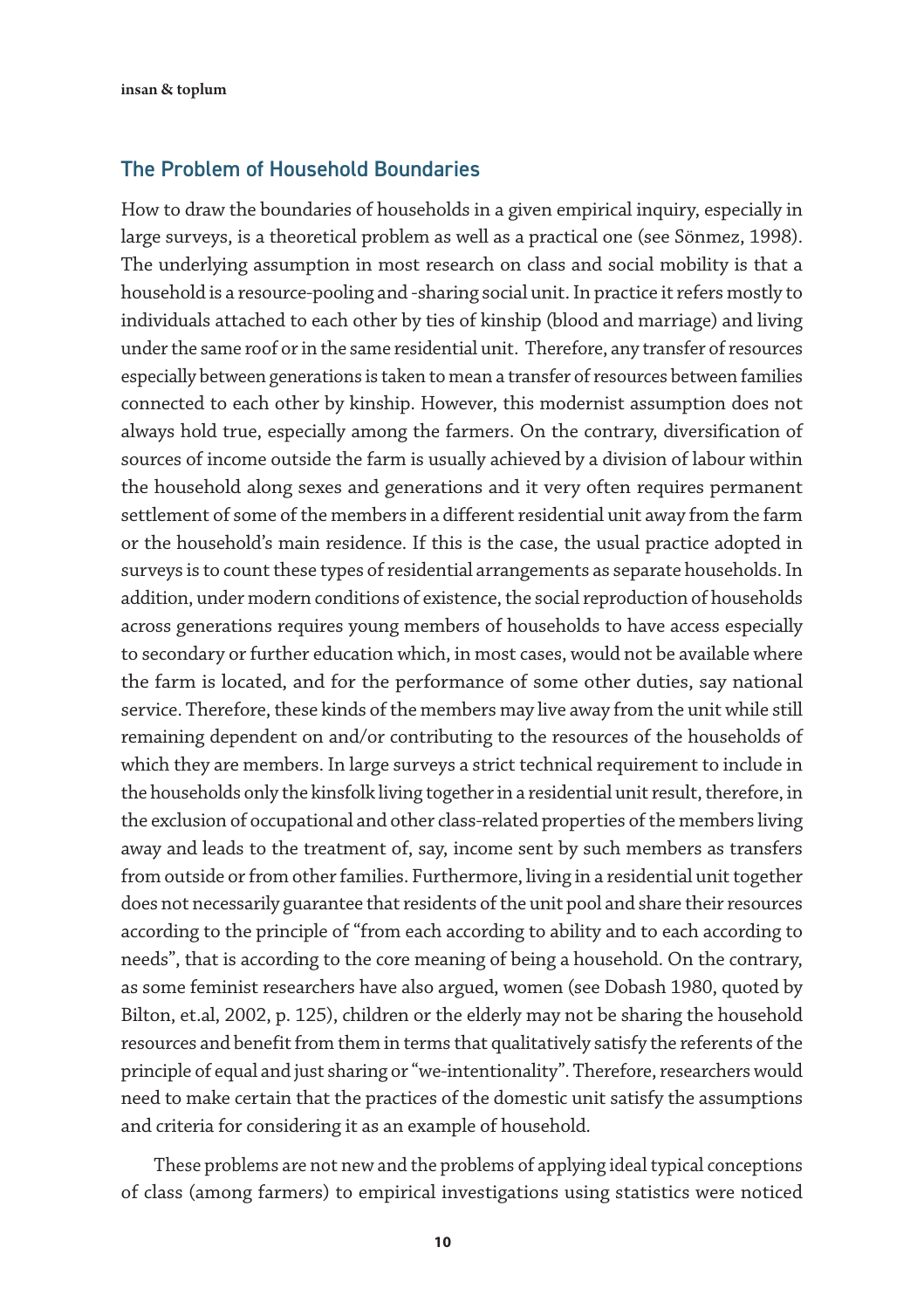and discussed half a century ago by Galeski (1972, pp. 106-109). The same problems become much more acute when researchers use survey data, for instance, on occupational distribution of workforce, employment, income distribution, household consumption, patterns of social exclusion, etc., which usually lack the key dependent variables considered to be capturing the qualitative differences on which a given abstract conception of class rests.

# The Problem of Emergence

The problem of emergence is related to how to decide about the nature of emergence arising from the articulation or interlinking of various activities, types of employment and sources of income and wealth that members of a given household bring together as a resource pooling and sharing social group. "A total is greater and different than the sum of its parts" is a dictum that is employed when talking about society as a different entity than merely being a sum total of the individuals composing it. A similar understanding or approach is needed for deciding about the class location of individuals and households. There have been several attempts by students of class to address the problems related to the question of emergence by means of linking the causal components of material inequalities either to each other or to certain outcomes. A classic example is provided by Weber's conception of social class. On class, status and party, Weber (1996, pp. 269-72) adopts a causal approach to (commercial) classes and defines them with reference to a common causal component of exchange in the market on which the life chances of a group of people rest. Therefore, for him, class position is market position. In line with this approach, in his *Theory of Social and Economic Organization* (1964, p. 424) he first defines what he means by class position: that is "a given state of (a) provision with goods, (b) external conditions of life and (c) subjective satisfaction or frustration" to be possessed by an individual or group. He then argues that "a class is any group of persons occupying the same class status [position]" and makes a distinction between property classes and acquisition classes "when the class situation of its members is primarily determined by their opportunity for the exploitation of services on the market". Weber recognizes however that "in principle control over different combinations of consumer goods, means of production, investments, capital funds or marketable abilities constitute class statuses which are different with each variation and combinations. Only persons who are completely unskilled, without property and dependent on employment without regular occupation, are in a strictly identical class status". Wright (2005a, p.18) encounters the same problem when he states that "people are linked to class relations not simply through their own direct involvement in the control and use of productive resources, but through various other kinds of social relations, especially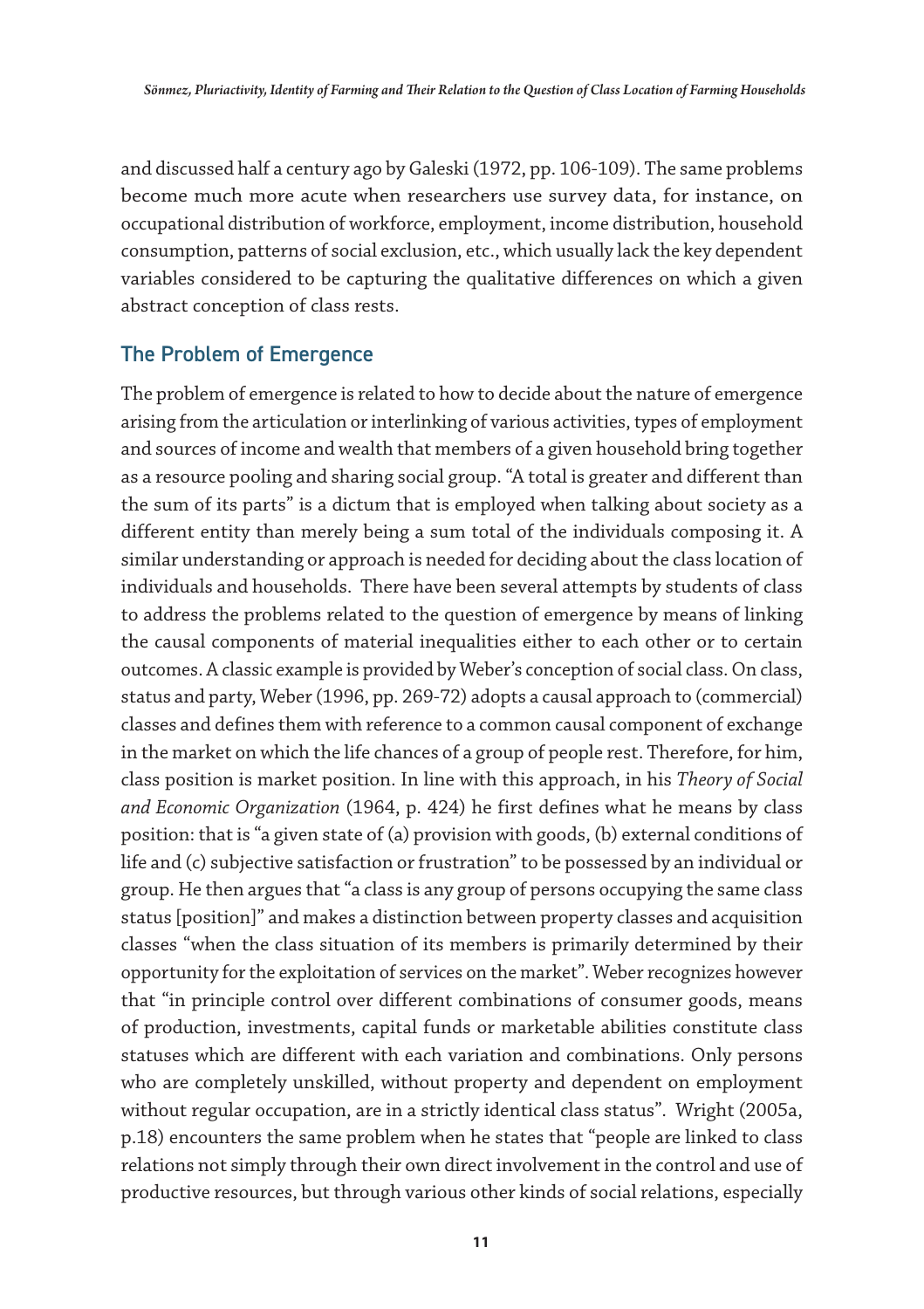those of family and kinship. …. If you are married to a capitalist, regardless of what you yourself do, your interests and choices will be partly conditioned by this fact". Wright does not, however, provide an answer to what these types of links and effects imply for the question of emergence. Instead, he adopts an individualistic approach and perceives households with dual or multiple earners as "cross-class households" (pp. 18-19) if and when members in employment do not belong to the same class location. He thus leaves the question of what emerges out of "mediation" if and when causal components of class locations are located in the social space of inter-family or inter-household relations and transfers of resources unanswered. Similarly, Goldthorpe's (1987, p. 278 ?) assignment of wives to their husbands' class locations, of the unemployed to the class location of the head of their household, and of the retired to their pre-retirement occupations is also an example of the recognition that class locations of the individuals and of the households are not simply a total sum of what they do at a given moment and of how much they earn, if a causal approach is adopted.

It is perhaps in Bourdieu's (1984) conception of social class that the problem of emergence is addressed not from the perspective of a dominant factor or from the perspective of additional effects, or an agglomeration effect and crystallization but from the perspective of the nature or the structure of unity. For him, "the structural causality of a network of factors is quite irreducible to the cumulated effects of linear relations" (p. 107), and therefore class position rests on a homology defining the elementary conditions of existence. These conditions of existence and the resultant conditionings "derive from the overall volume of capital, understood as the set of actually useable resources and powers-economic capital, cultural capital and also social capital." (p. 114). As a result, what is needed is to consider "the structure of total assets and not only, as has always been done implicitly, of the dominant kind in a given structure." Once this is done, then "one has the means of making more precise divisions and also observing the specific effects of the distribution between different kinds of capital" (p. 115). Nevertheless, Bourdieu contradicts himself when he appoints a 'functionally dominant or weightier [form of capital] for identifying fractions within a given class locations' (1984, p. 107) since there is no difference, methodologically speaking, between this type of identification of the fractions within a social class and the identification of classes at different locations.

#### Assessment and Conclusion

The foregoing examination indicates that in the current literature on class there is an important gap between conceptions of social class in abstract and their practical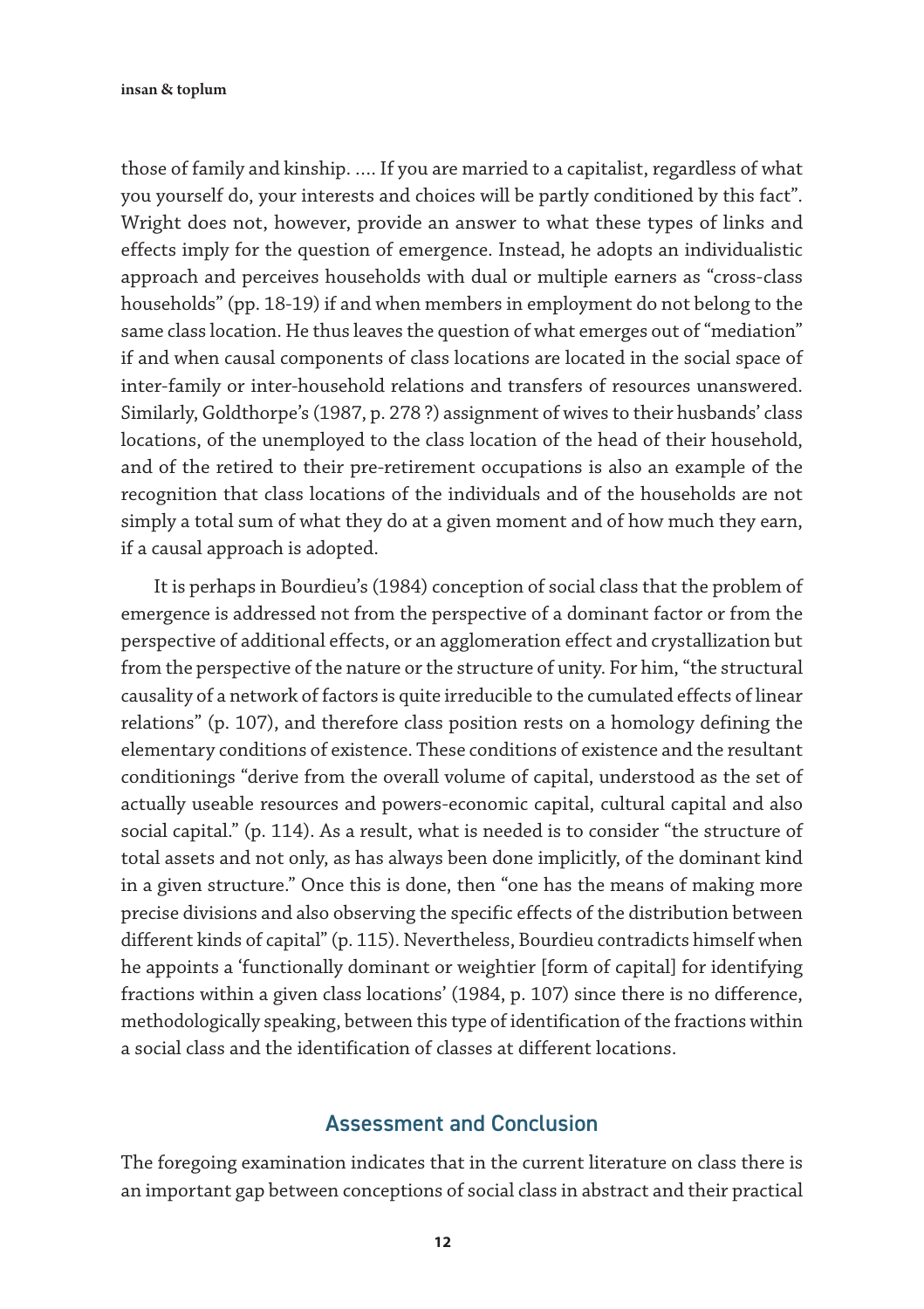capacity or sufficiency to capture and represent the phenomenon in concrete research settings even if one is not interested in their capacity for explaining why and how they do so and as well as why and how they explain a long list of outcomes. It also indicates that ideal-typical conceptions of class fail to bridge this gap in many respects and for various reasons. One important cause of this failure is a structural one in that such conceptions are usually constructs external to the empirical phenomenon under scrutiny and as such they are usually devoid of any genuine ontology. They are therefore tools useful not for studying how things come to be the way they are but for judging how close or distant they from a hypothetical or normative state of existence. Only in this sense they are useful tools for analysis and mental devices for searching for the reasons of deviation. Another important cause of failure in different conceptions of class and identity of farming is their tendency to abstract from concrete situations in which the matching of the individuals to the sites of production or to patterns of consumption and via them to the system of inequalities is considered to be taking place in a one-to-one (that is maximum one person-to-one position at a time) fashion. This kind of assumption has some kind of relevance in that individuals own or bear what they own or bear as individuals, are usually employed as individuals, consume what they consume as individuals and live in houses as individuals. It is however difficult to maintain this ontological individualism in understanding how they come occupy a certain location in a class system or in the system of social stratification when they are for instance not the owners of the resources or not in paid employment, etc.

Conceptions of class and farming have in most cases a behavioural component and this component becomes much more visible in studies on social mobility. Put simply, it can be stated as follows: In most situations human behaviour is a conscious and meaningful one involving objectives, aspirations and actions taken to achieve these objectives under and in recognition of a given set of conditions. Without this underlying assumption there is no justification for a researcher to study how farmers do their farming as well as to study how individuals come to occupy a certain position or how they consume the very things that they consume, or to produce the very things they do, etc. Therefore, if a researcher is interested in finding out what emerges out of conscious activities of individuals or groups of individuals, the criteria constructed as external to the phenomenon under scrutiny or derived deductively from a given conception of that phenomenon would be helpful only for gaining some inspiration but not for a decision about the very nature or qualities of the phenomenon that is emerging with its own unity and identity.

The problem of emergence can and should be dealt with at the individual level only if individuals exist in the social space and in the system of social inequalities as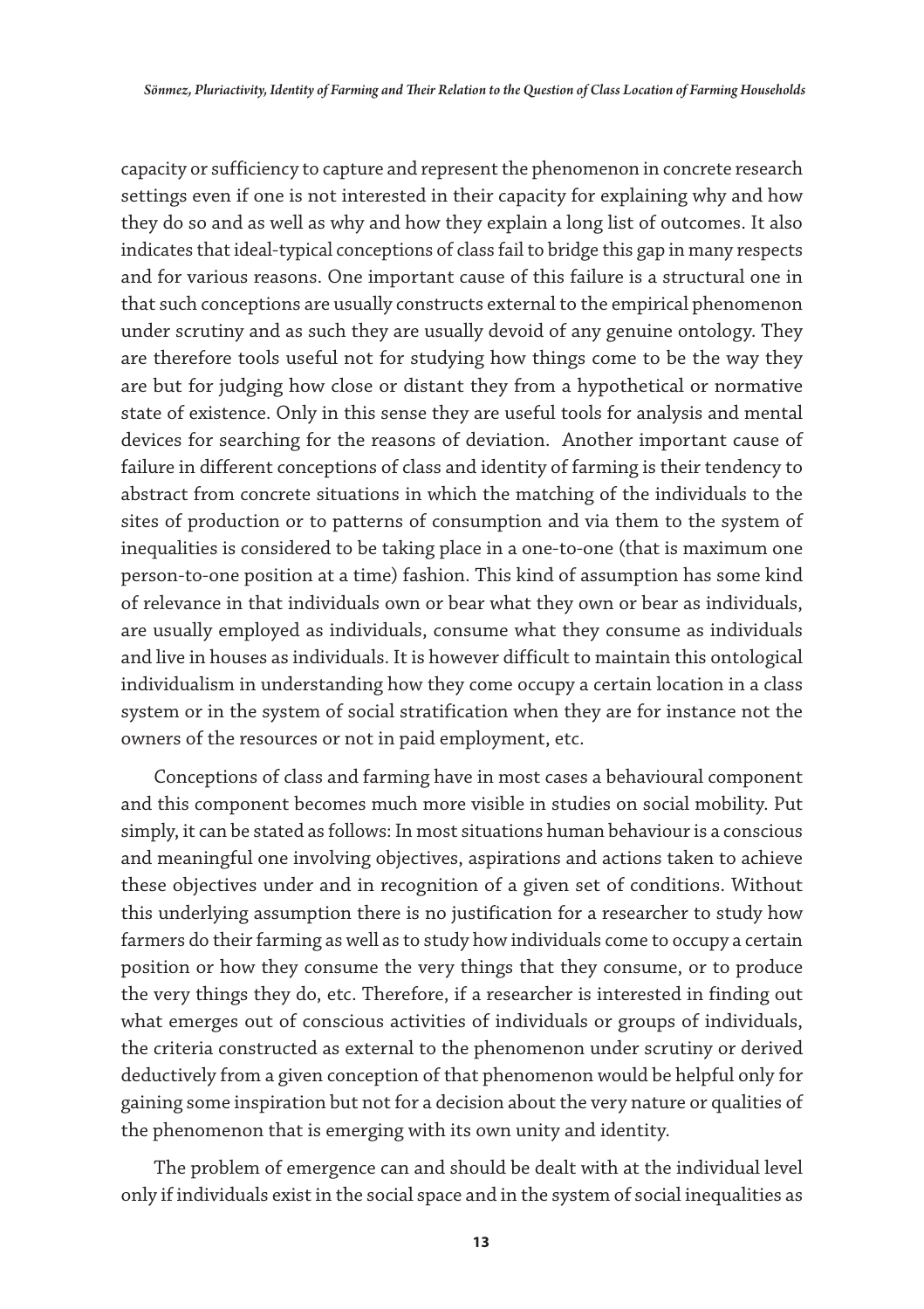atomic individuals only responsible for themselves and rely only on their own effort and resources. However, such cases of individuals would be a very rare instance to come across even in the most individualistic societies. On the contrary, individuals are attached to the system of inequalities mostly through their household and family membership and occasionally through groups larger than such domestic units, such as communes, tribes and associations (see Sönmez, 1998). Therefore, the problem of emergence could be solved to a large extent by examining how individuals combine and organize their individual activities and how their individual efforts are turned into collective effort, agency and a common class location of individual members of a genuine group which act according to the principle of "we-intentionality".

The objectives may be centring on: (i) either horizontal reproduction within and/ or between generations, which would require the accumulation and reproduction of resources and assets that are enough also to prevent downward intergenerational social mobility, and (ii) or upward social mobility within and between generations in the same or in a different field of work and employment. In any concrete setting there would be several ways and means of achieving these objectives depending on the macro, meso and micro conditions including but not limited to legal and political arrangements and social norms affecting the acquisition and transfer of the resources, types and number of resources available, and aspirations and the realistic or rational calculations made by the households and individuals (see Goldthorpe, 2007, pp. 154-177; Çolak-Türe, 2022) themselves. The dominant source of income, the dominant type of resources, the occupation and/or occupational status of the dominant person in the organization of the domestic unit are usually potential candidates fastening the objectives and aspirations to a material mast while the type of domestic unit, the life course of the individuals and of the households may be positioned as mediating factors (cf. Sönmez 1993, pp. 17-19; 2001, pp. 77-78). If possible to identify, these potential candidates can be employed as explanatory or mediating factors or grouping variables in the secondary analyses of qualitative or quantitative data already compiled and available to the researchers but any such analysis cannot address the question of emergence unless it is examined, identified and coded in the same body of the data.

Recognition of the methodological significance of emergence and the willingness to find out what is emerging in its own terms and with its own unity and identity would enable the researchers to perform three essential tasks: (i) to avoid the treatment of separate activities (that is, for instance, a particular type of farming or of employment) only in terms of their own unitary identity, (ii) trace how actions and practices are connected to their outcomes (for instance the amount of income,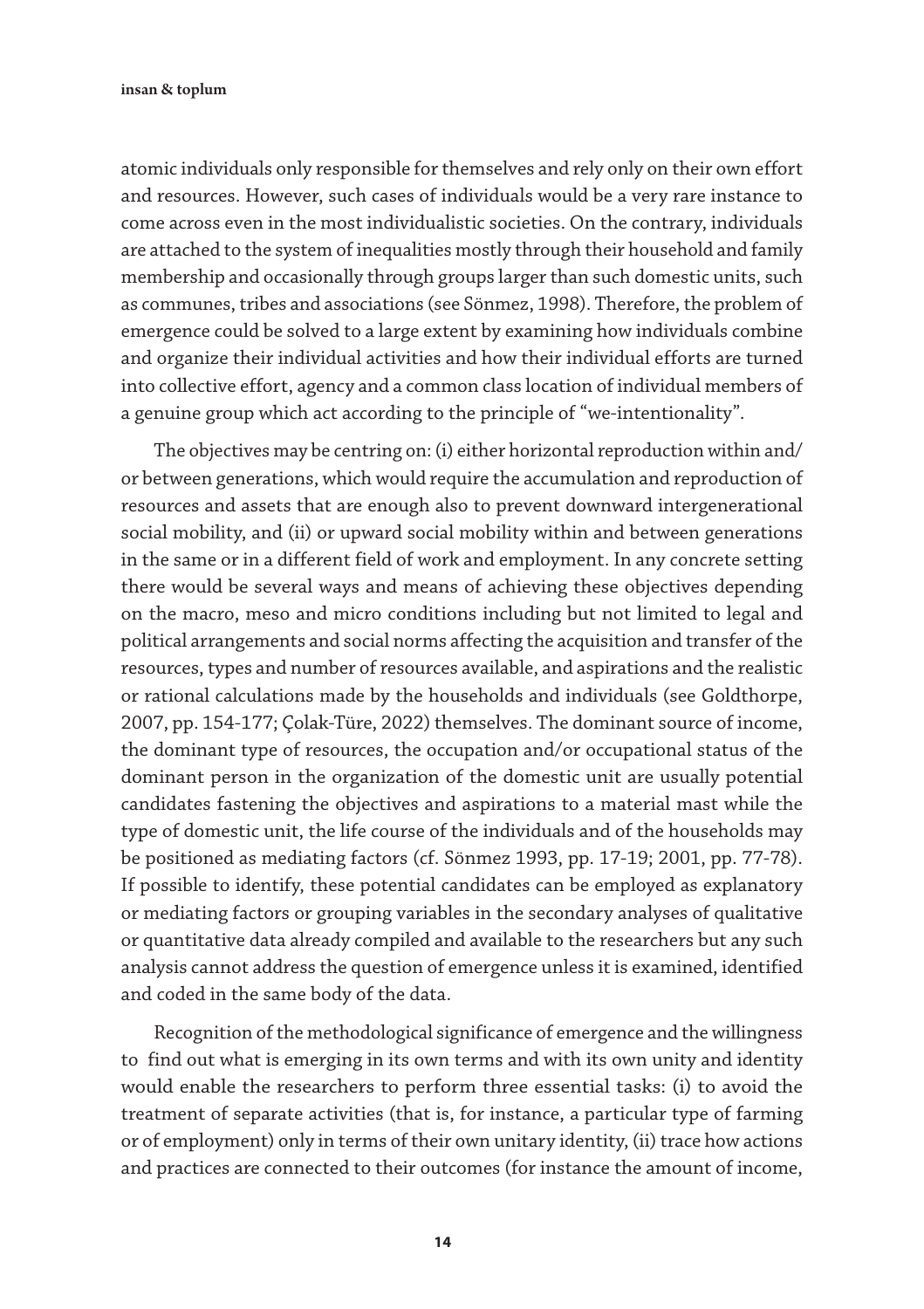patterns of consumption, life-styles, types and amounts of resources put in the service of intra-and inter-generational mobility as well as identities of class, class interest, class culture, class struggle, etc.), and (iii) how these outcomes feedback to re-assessment of the initial objectives and re-organization of the activities and resources. This kind of approach would help the researchers to decide, for instance, if a farm producing for the market by employing wage labour is or becoming a capitalist one not at the level of this particular activity but within the emergent identity of the various activities carried out by the households. Çolak-Türe's study (2022, ch.6) indicates, for example, that the overriding objective of many of the early migrant (guest) Turkish workers in Germany was to earn and save enough to secure and reproduce a solid resource base that is enough for maintaining their family farming across generations: Income earned and saved abroad was the main source of their livelihood; being a worker in Germany and the income earned there had a meaning and function only in so far it helped to achieve their objectives back in Turkey where at least a part of their family was living and continued farming. Contrary to this, Beyaz's study (2019) of migrants (from Rize) indicates that some households continue farming by employing seasonal wage labour from abroad and very often net income from farming is not enough to cover its own cost and therefore the difference is to be paid out of family income obtained from other sources. Their objective is not to continue as farmers or to revert back to farming in the future but to maintain their relations with their ancestral land and keep a resource base for the realization of aspirations for a type of country-living, a life-style which does not prioritize living in the countryside in a permeant fashion.

The diversification of sources of income is not unique to farmers and the approach proposed here would be helpful when studying households which rely on other forms of diversification of sources of income. What is unique about farmers and farming is that, at least in Turkey, $^2$  one would find households from all class locations which are engaged in farming in one form or another in whichever form class is conceived. In this sense, their example constitutes a primary one to come across in almost in all types of inquiry.

<sup>2</sup> An issue that will be addressed in a separate paper based on an analysis of Household Budged Survey data.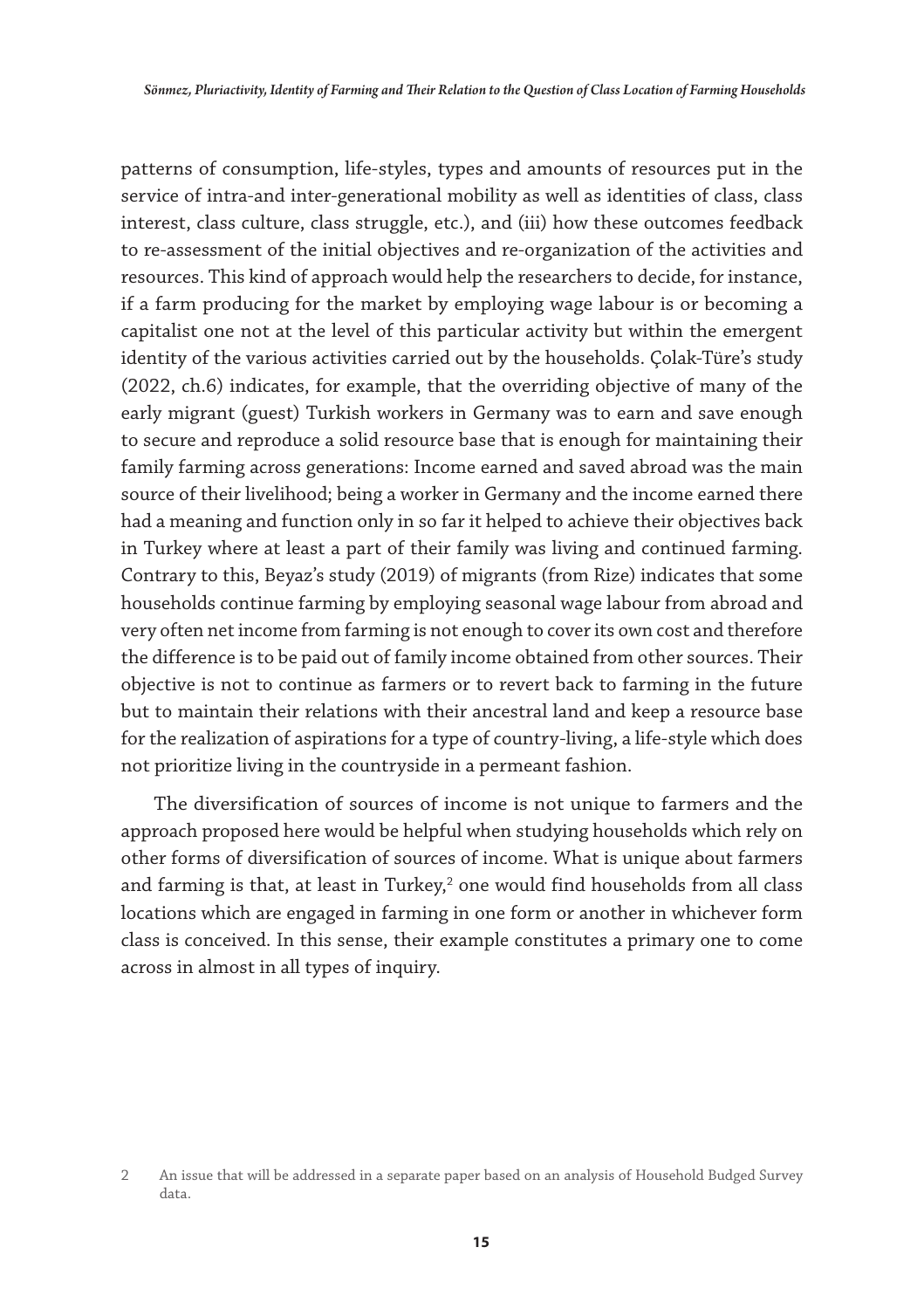# References | Kaynakça

- Anderson, R. J., Hughes, J. A., & Sharrock, W. W. (1987). Introduction. In R. J. Anderson, J. A. Hughes & W.W. Sharrock (Eds.)., In *Classic Disputes in Sociology* (pp. ix-xiii). Unwin Hyman Ltd.
- Ashkenazy, A., Chebach, T. C., Knickel, K., Peter, S., Horowitz, B., & Offenbach, R. (2018). Operationalising resilience in farms and rural regions-findings from fourteen case studies. *Journal of Rural Studies,* 59, 211-221.
- Bernstein, H. (2010). *Class dynamics of agrarian change*. Fernwood Publishing & Kumarian Press.
- Beyaz, C. (2019). *Kırsal göçmenin kimlik, aidiyet ve bağlılık mücadelesi: Rizeli göçmenler üzerine bir çalışma* [Doctoral dissertation] Hacettepe University.
- Bilton, T., Bonnett, K., Lawson, T., Skinner, D., Stanworth, M. & Webster, A. (2002). *Introductory Sociology*. Palgrave MacMillan.
- Bourdieu, P. (1984). *Distinction. A social critique of the judgement of taste*. R. Nice (Trans.). Harvard University Press.
- Breen, R., (2005). Foundations of a neo-Weberian class analysis. In E. O. Wright (Ed.)., *Approaches to Class Analysis* (pp. 31-50). Cambridge University Press.
- Çolak Türe, E. (2022). *Kökenlerden menzillere toplumsal hareketlilik stratejileri: Türkiye'de ve Almanya'da yaşayan emekli türk bireylerin durumlari üzerine niteliksel bir inceleme*. Lykeion Yayıncılık.
- Darnhofer, I., Lamine, C., & Knickel, K. (2013). *Rethink: Conceptual framework*. European Commission-RU-RAGRI ERA-NET.
- Darnhofer, I., Lamine, C., Strauss, A., & Navarette, M. (2016). The resilience of family farms. Towards a relational approach. *Journal of Rural Studies,* 44, 111-122.
- Davidova, S. & Thomson, K. (2014). *Family farming in Europe: Challenges and prospects. In-depth analysis.* European Parliament Directorate General for Internal Policies Policy Department B: Structural Cohesion Policies Agriculture and Rural Development.
- Dobash, R.E. & Dobash, R. (1980) *Violence Against Wives*. Open Books.
- Galeski, B. (1972). *Basic concepts of rural sociology.* H.C. Stevens (Trans.). T. Shanin, P. Worsley & A. Allen (Eds.). Manchester University Press.
- Giovagnoli, R. (2021). Habituqal Behavior. Bridging the Gap between I-intentionality and We-intentionality. *Academia Letters*, Article 389, https://doi.org/10.20935/AL389.
- Goldthorpe, J. H., (1987). *Social mobility and class structure in modern Britain*. Oxford University.
- Goldthorpe, J. H. (2007). *On sociology, volume II: Illustration and retrospect*, (2<sup>nd</sup> ed.) Stanford University Press.
- Gottschalk, P. (2001). Inequality, income growth, and mobility: The basic facts. In D. B. Grusky (Ed.), *Social Stratification. Class, Race and Gender in Sociological Perspective* (pp. 373-77). (2nd Ed.). Westview Press.
- Grusky, D. B and Galescu, G. (2005). Foundations of a neo-Durkheimian class analysis. In E.O. Wright (Ed.)., *Approaches to Class Analysis*. (pp. 51-81). Cambridge University Press.
- Grusky, D. B. (Ed.)., (2001a). *Social stratification: Class, race and gender in sociological perspective* (2<sup>nd</sup> ed.). Westview Press.
- Grusky, D. B., (2001b). Introduction. In D. B. Grusky (Ed.)., *Social Stratification. Class, Race and Gender in Sociological Perspective* (pp. 1-51) (2nd Ed.). Westview Press.
- Grusky, D. B. & Sorensen, J. B. (2001). Are there big social classes. In D. B. Grusky (Ed.)., *Social Stratification. Class, Race and Gender in Sociological Perspective* (pp. 183-194) (2nd Ed.). Westview Press.
- Hamilton, M. & Hirszowicz, M. (1993). *Class and inequality. Comparative perspectives*. Harvester Wheatsheaf.
- Kalaycıoğlu, S., Çelik, K., Çelen, Ü. & Türkyılmaz, S. (2010). Temsili bir örneklemde sosyo-ekonomik statü (SES) ölçüm aracı geliştirilmesi: Ankara kent merkezi örneği. *Sosyoloji Araştırmaları Dergisi,* 13 (1), 183-220.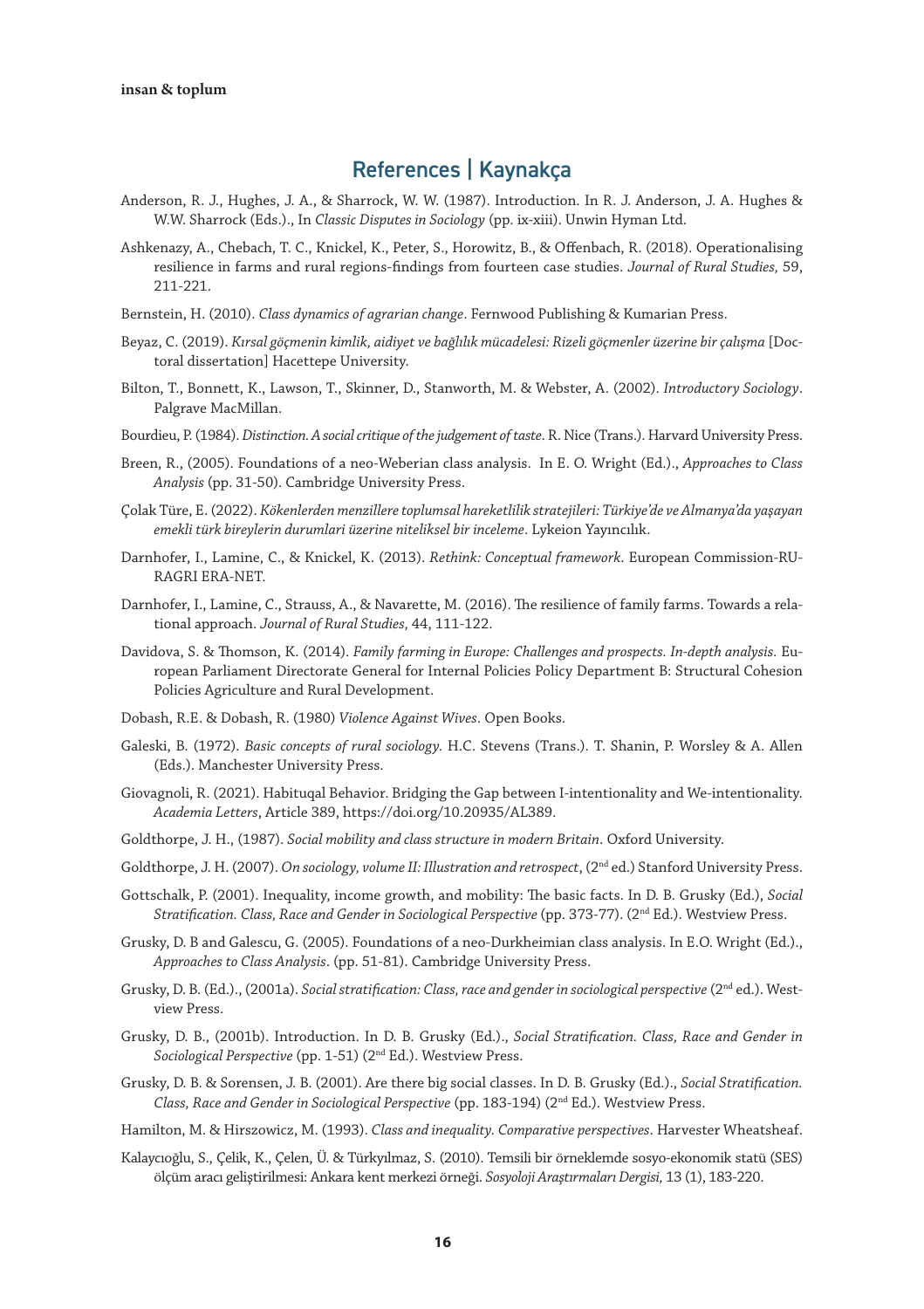- Karademir-Hazır, I. (2014). Boundaries of middle-class identities in Turkey. *The Sociological Review,* 62, 675- 697.
- Karademir-Hazır. I. (2016). Wearing class: A study on clothes, bodies and emotions in Turkey. *Journal of Consumer Culture,* 17(2), 1–20.
- Lobley, M. & Potter, C. (2004). Agricultural change and restructuring: Recent evidence from a survey of agricultural households in England. *Journal of Rural Studies*, 20, 499-510.
- Loughrey, J., Donnelan, T., Hennessy T. & Hanrahan, K. (2013). *The role of pluriactivity in farm exit and labour supply decision*. Centre for European Policy Studies, Factor Markets Working Paper, No: 67.
- Marshall, G. (1997). *Repositioning class. Social inequality in industrial societies.* Sage Publications.
- Martin, P. (1987). The concept of class. In R. J. Anderson, J. A. Hughes & W. W. Sharrock (Eds.)., *Classic Disputes in Sociology* (pp. 67-96). Unwin Hyman Ltd.
- Marx, K. (1998). On class. In R. F. Levine (Ed.). *Social Class and Stratification. Classic Statements and Theoretical Debates* (p. 47). Rowman & Littlefield Publishers, Inc.
- Mills, C. (2014). The great British class fiasco: A comment on savage et al. *Sociology*, 48 (3), 437-444.
- Niska, M., Vesala, H. T. & Vesala, K. M. (2012). Peasantry and entrepreneurship as frames for farming: Reflections on farmers' values and agricultural policy discourse. *Sociologia Ruralis*, 52(4), 453-469.
- Oostindie, H. (2018). Unpacking Dutch multifunctional agrarian pathways as processes of peasantisation and agrarianisation. *Journal of Rural Studies,* 61, 255-264.
- Pakulski, J. (2005). Foundations of a post-class analysis. In E.O. Wright (Ed.)., Approaches *to Class Analysis* (pp. 152-179). Cambridge University Press.
- Savage, M., Cunningham, N., Devine, F., Friedman, S., Laurison, D., McKnenzie, L., Miles, A., Snee, H. & Wakeling, P. (2015). *Social class in the 21st Century.* Pelican Books.
- Sevgili, E. (2022). *Aile* ç*iftçiliğinde beka stratejileri: Nazilli'de incir* ü*reticiliği* ö*rneği* [Doctoral dissertation in progress]. Hacettepe University.
- Sorensen, A. B. (2005). Foundations of a rent-based class analysis. In E.O. Wright (Ed.)., *Approaches to Class Analysis* (pp. 119-151). Cambridge University Press.
- Sönmez, A., (1993). *Peasant Household Survival Strategies: Rural Transformation in the Heartland of Turkey's Hazelnut Production Belt* [Doctoral dissertation, University of Durham (UK)].
- Sönmez, A. (1998). Toplumsal araştırmalarda analiz birimleri olarak aile ve hanehalkının mahiyet ve yapılarının belirlenmesi sorunu. *Hacettepe Üniversitesi Edebiyat Fakültesi Dergisi*, *15* (1), 115-135.
- Sönmez, A. (2001). Doğu Karadeniz Bölgesi fındık üretim kuşağında toprak ağalığı, köylülük ve kırsal dönüşüm. *Toplum ve Bilim,* 88, 69-104.
- Suess-Reyes, J. & Fuetsch, E. (2016). The future of family farming: A literature review on innovative, sustainable and succession-oriented strategies. *Journal of Rural Studies,* 47, 117-140.
- Sunar, L., Kaya, Y. & Otrar, M. (2016). *Türkiye sosyo-ekonomik statü endeksi geliştirme projesi*, TÜBİTAK (Proje No: 113K506).
- van der Ploeg, J. D. (2013). *Peasants and the art of farming*. Fernwood Publishing.
- van der Ploeg, J. D. (2017). *The importance of peasant agriculture: A neglected truth.* Wageningen University & Research, doi:10.18174/403213.
- Weber, M. (1964). *The theory of social and economic organization.* A. M. Anderson & T. Parsons (Trans.). The Free Press. (Original work published 1947)
- Weber, M. (1996). *Sosyoloji yazıları* [*From Max Weber: Essays in Sociology*]. H. H. Geerth & C. W. Mills (Eds.)., T. Parla (Trans.). İletişim Yayınları.